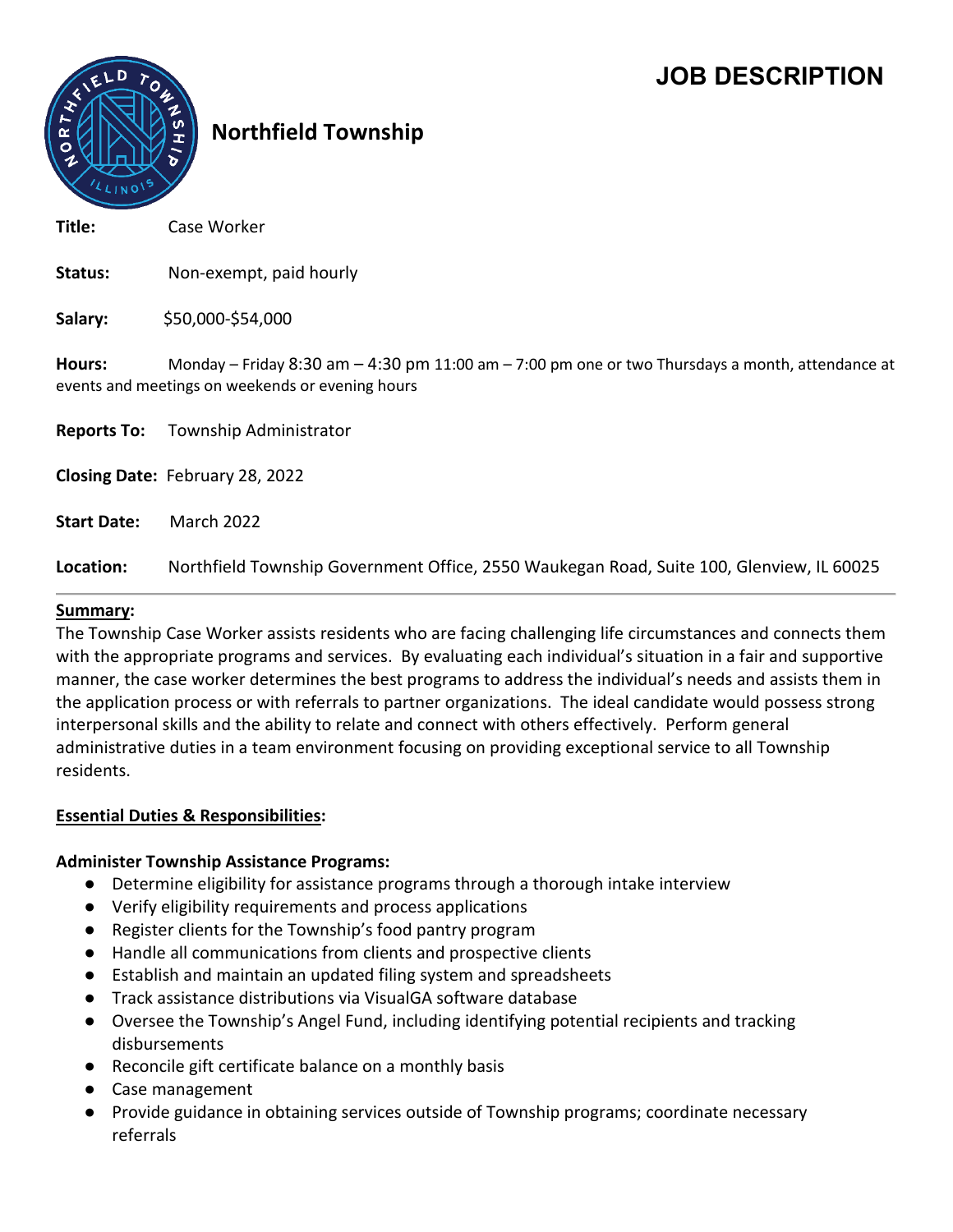#### **Additional duties:**

- Create, update and translate forms, applications and various documents
- Interpret for Spanish speaking clients
- Ability to make quick and accurate assessments for clients experiencing urgent needs; such as homelessness
- Function as Township liaison at monthly meetings with other social service providers to: discuss cases, community program, list to guest speakers and network
- Perform all duties related to LIHEAP (Low Income Energy Assistance Program) and other CEDA assistance programs
- Collaborate with Salvation Army Service Extension Program
- Identify and assess potential clients for Salvation Army Service Extension Program and assist with the application process
- Cross train in all areas, provide training to other as needed

This document represents the major duties, responsibilities, and authorities of this job, and is not intended to be a complete list of all tasks and functions. Other duties may be assigned.

# **QUALIFICATIONS**

To perform this job successfully, an individual must be able to perform each essential duty satisfactorily. The requirements listed below are representative of the knowledge, skill, and/or ability required. Reasonable accommodations may be made to enable individuals with disabilities to perform the essential functions.

- Must possess the ability to relate to individuals from diverse ethnic, cultural and socioeconomic backgrounds and to work with them in a fair, supportive and cooperative manner.
- Strong interpersonal skills. Ability to relate and connect with others effectively
- Use analytical and decision-making skills while following policies and procedures
- Draw appropriate boundaries with clients
- Proficient record keeping
- Bilingual required: fluent in speaking and writing Spanish and English
- Provide outstanding customer service, in-person, over the phone and via email
- Ability to operate in a team setting with a positive and energetic attitude
- Possess general office skills, ability to establish and meet office production goals and effectively utilize time with minimal oversight

# **Education and/or Experience**

Preferred Education:

- Bachelor's degree or higher in social services or a related field and
- Three to five years of work experience in the social services field

# **Computer Skills**

Proficiency in Microsoft Office, Google Workspace, database management

# **Physical Requirements**

- Must be able to remain in a stationary position for a large percentage of the day
- Occasionally move about inside the office and food pantry to access file cabinets and office equipment
- Operate a computer and other office equipment, such as copy machine, postage machine, computer and printer